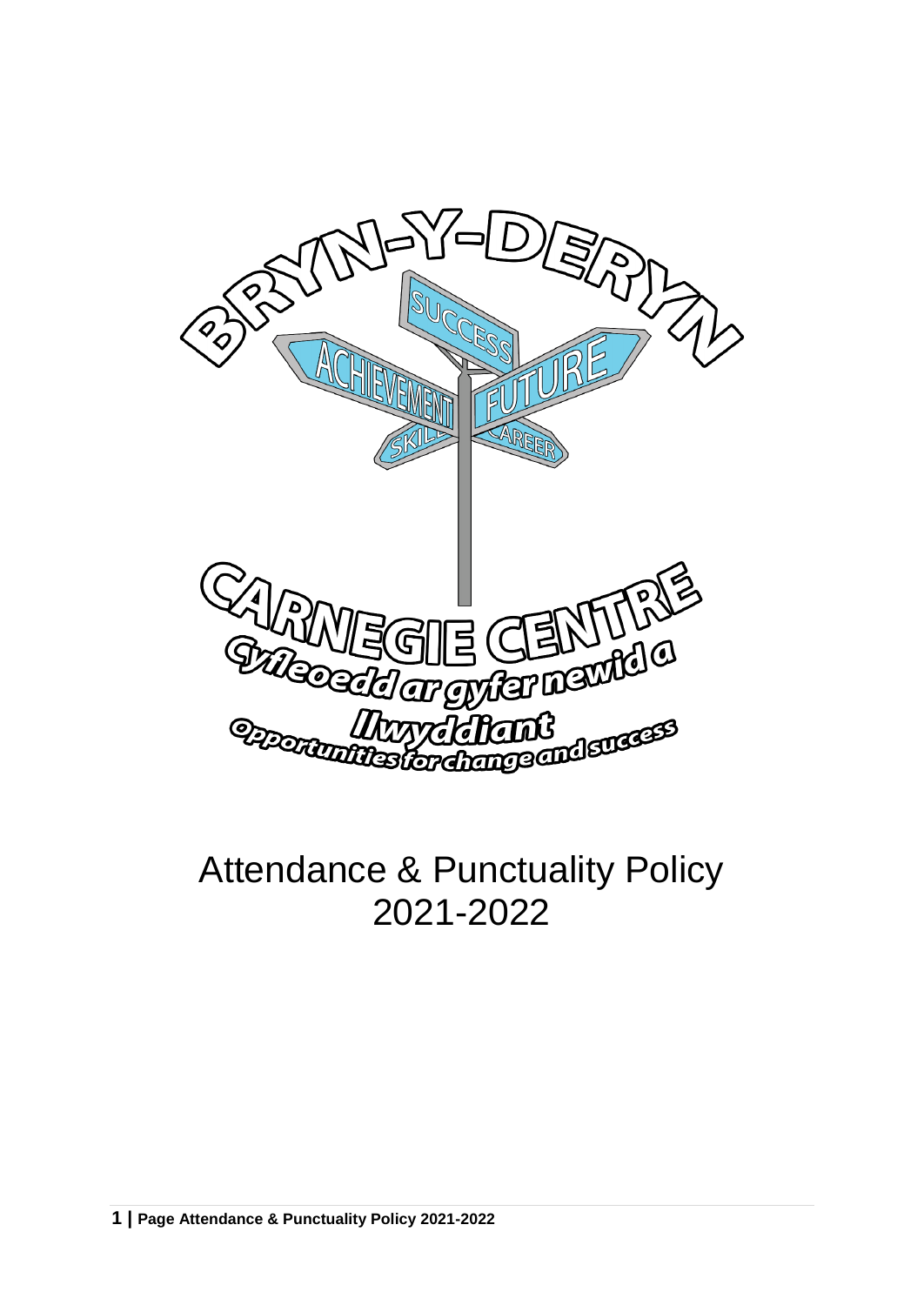#### **Rationale**

**This year attendance rates will be monitored but not reported as normal due to COVID circumstances and changes in registration monitoring.**

# **Sections in Italics are not relevant at this time**

A learner's success at school is likely to be affected negatively if their attendance is poor. Those who do not attend regularly may fall behind in their learning leading to feelings of frustration and unhappiness. As a Pupil Referral Unit (PRU) we seek to provide an environment in which all young people can flourish as a member of a happy, caring and safe community. It is our goal that each of our learners attends school regularly and on time, making the most of the opportunities available to them.

Non-attendance is an important issue that is treated seriously. However, every case is different and we will always try to support families to improve the situation. *The Bryn y Deryn Attendance Policy is designed to help teachers, parent/carers and learners understand their rights, responsibilities and roles when it comes to school attendance. By working in partnership, it is our aim that every learner achieves over 85% attendance.*

#### **Objectives**

- Give attendance and punctuality a high priority
- Clearly define roles and responsibilities to ensure consistency and rigour
- Provide support, advice and guidance to families
- Use attendance data systematically to evaluate success
- Use rewards to celebrate good attendance
- Work in partnership with the Education Welfare Service to improve attendance
- Support learners returning to school after significant periods of absence

#### **Rights, responsibilities and roles**

The Bryn y Deryn Attendance Policy has its basis in Article 28 of the United Nations Convention on the Rights of the Child (UNCRC). We believe that all young people have the right to education, based on equality of opportunity, and that the school, in partnership with parent/carers and other parties, must take measures to encourage regular school attendance and reduce rates of absenteeism.

Bryn y Deryn is required under The Education (Learner Registration) (Wales) Regulations 2010, to take attendance registers twice a day; at the start of the morning session and once during the afternoon session.

Parent/carers are required under section 7 of the Education Act 1996, to ensure that their learner receives effective full-time education.

Cardiff Local Authority is required under Section 437 of the Education Act 1996, to ensure that a learner for whom they are responsible is receiving suitable education by regular attendance at school or otherwise.

This framework operates in conjunction with Cardiff Local Authority's 'Five Step System of Attendance Management'. The Inclusion and Learner Support document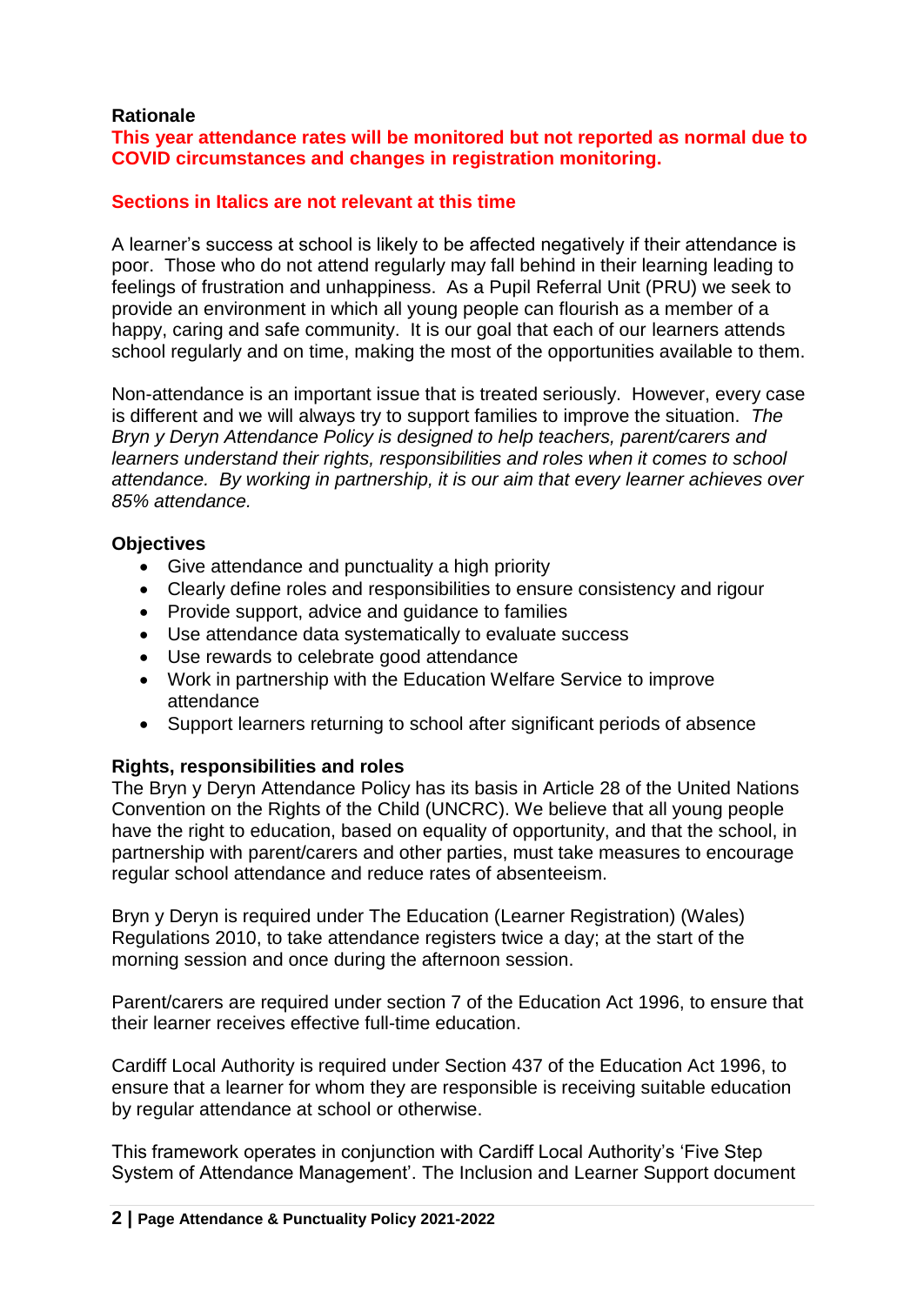(Circular 47, 2006); section 4, highlights that attendance is a priority in all schools and all children must be given the opportunity to reach their potential.

The PRU consistently strives to maintain and encourage regular attendance and refers persistent non-attendance to the Education Welfare Service. The Head of Centre and the Attendance Officer meet fortnightly to review attendance.

The PRU is required to keep and maintain two forms of register:

- Admissions Register; a list of the learners on the school roll;

- Attendance Register; a register of attendance for every session that the school is open to learners.

When a learner is placed on the PRU roll (s)he must be placed on a register of attendance. The learner's attendance or absence must be maintained throughout the time the learner is on the PRU roll.

The learner can only be removed from an attendance register when (s)he has been removed from the PRU roll.

Attendance is monitored weekly and reported termly to the Attendance and Behaviour subcommittee who subsequently report back to the Management Committee. The academic term dates of the PRU are consistent with maintained schools in Cardiff.

#### **PROCEDURES**

Registration procedures

To ensure accuracy and consistency, all learners are registered electronically via the Capita School Information Management System (SIMS).

Learners are registered within the first ten minutes of the morning session and afternoon session.

#### **Categorisation of absence**

Teachers, Cover Supervisors, Teaching Assistants, Admin staff and Supply Teachers are permitted to use the following registration codes only: Present (/) absent (N) and late (L) or (U).

#### During covid times the codes will be:

Schools should record attendance and absence in keeping with the codes below until further notice. Codes **[** and **;** are temporary codes introduced to respond to the new circumstances and should be applied from November, when they are available. Guidance on when they should be used follows the summary below.

#### **What code should be used?**

Code Meaning **Statistical** category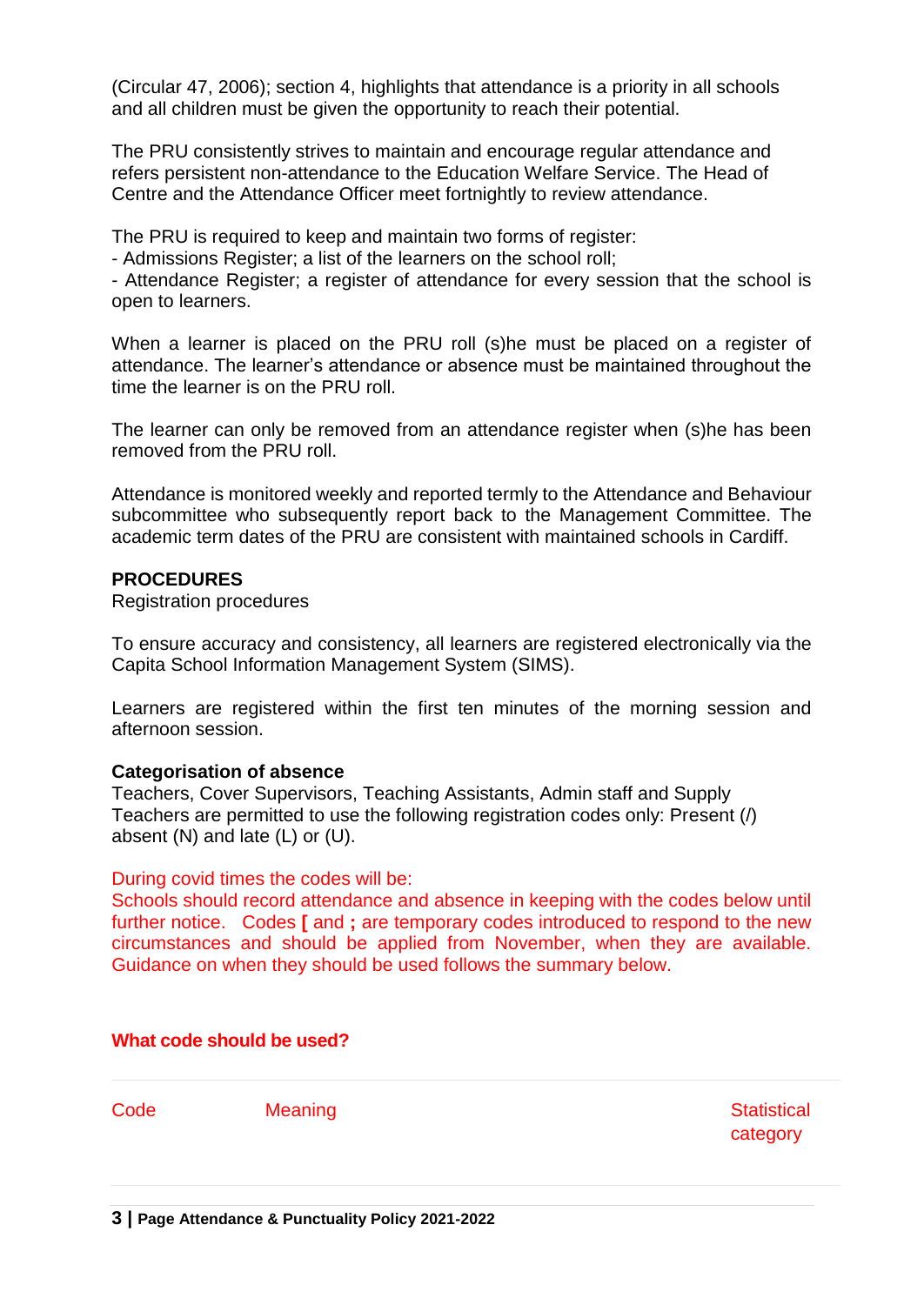| $\sqrt{2}$  | Attending school in the am.              | <b>Present</b>                      |
|-------------|------------------------------------------|-------------------------------------|
| $\setminus$ | Attending school in the pm.              | <b>Present</b>                      |
| I           | Remote learning due to Covid-19          | <b>Not</b><br>required to<br>attend |
| ţ           | <b>Illness due to Covid-19</b>           | <b>Authorised</b><br>absence        |
| Y           | School directed absence due to Covid-19. | <b>Not</b><br>required to<br>attend |
|             |                                          |                                     |

All other codes **[gov.wales/sites/default/files/publications/2018](https://gov.wales/gov.wales/sites/default/files/publications/2018-%2003/guidance-on-school-attendance-codes.pdf)** apply as per the **[03/guidance-on-school-attendance-codes.pdf](https://gov.wales/gov.wales/sites/default/files/publications/2018-%2003/guidance-on-school-attendance-codes.pdf)** guidance on school attendance codes:

# **/\: The code for learners who attend school**

All children in the expected intake for that day or in a priority group (children of critical workers and vulnerable children) should be recorded as present / \ upon arrival at their school or education setting.

# **[: The temporary code for remote learning due to Covid-19**

This includes learners who are unable to physically attend school for reasons understood and agreed by the school. They should be recorded as **code [**.

This code will apply to learners who are self-isolating for Covid-19 related reasons as set out in the preventative section of this guidance. This includes learners with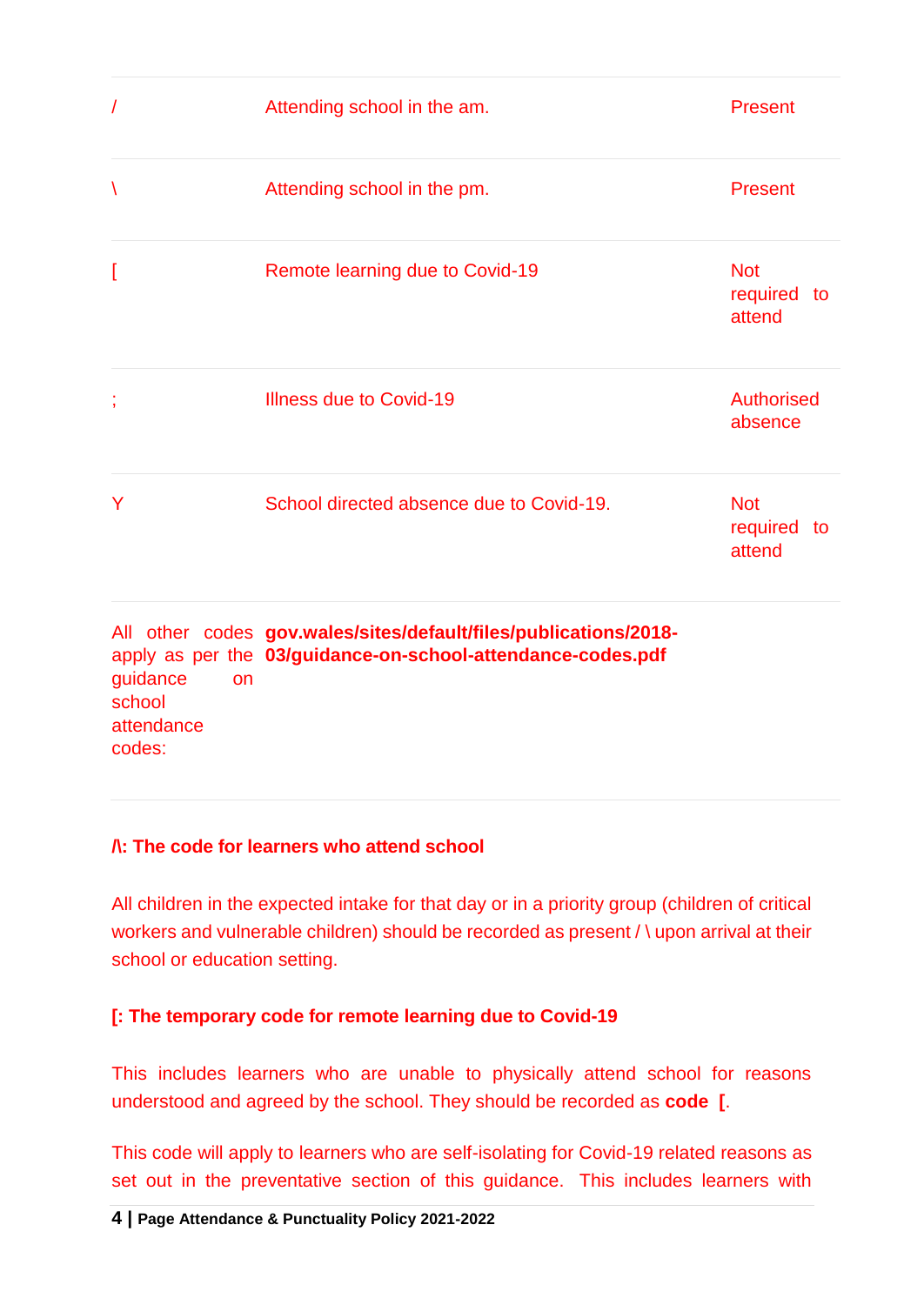symptoms of Covid-19; someone in the household with symptoms/positive case; or as a contact through the Test, Trace and Protect service.

This code would be used for learners who have medical or health reasons preventing them from physically attending or they may have exceptional circumstances such as caring responsibilities. This would also apply if shielding were reintroduced.

This code should not be used if the learner is unwell and has a confirmed case of COVID-19. In this case the code ; should be used.

Schools must engage with parents/carers to understand why they are not attending and ensure there are not any concerns about their well-being or alternative support options that could be arranged to enable them to attend. Any concerns should be followed up by the school or education setting and where relevant the local authority. The school should review the situation with the learner and parents or carers on a regular basis to avoid any prolonged absence.

The temporary code will be used for analysis of our informal weekly data collection but [ will be mapped to the X code for the statutory primary and secondary attendance collections and statistical purposes.

# **; : The code for a confirmed case of covid.**

Code ; should be used if the learner has been notified they have a confirmed case of COVID-19. This would only apply when they have a positive test result and the school has been notified accordingly.

The temporary code ; will be used for analysis of our informal weekly data collection but ; will be mapped to the I code, for the statutory primary and secondary attendance collections and statistical purposes.

# **Y: The code for school directed absence**

**Code** Y should be used for school directed absence. This would happen when the school identifies the need for learners to self-isolate due to a confirmed case in school. Code Y should also be used in event of partial or full closure due to COVID-19, this includes when the school does not have sufficient staff capacity, or a school is closed due to a lockdown

Use the following codes as set out by the Welsh government 2010:

L Late (arrived before registration closed)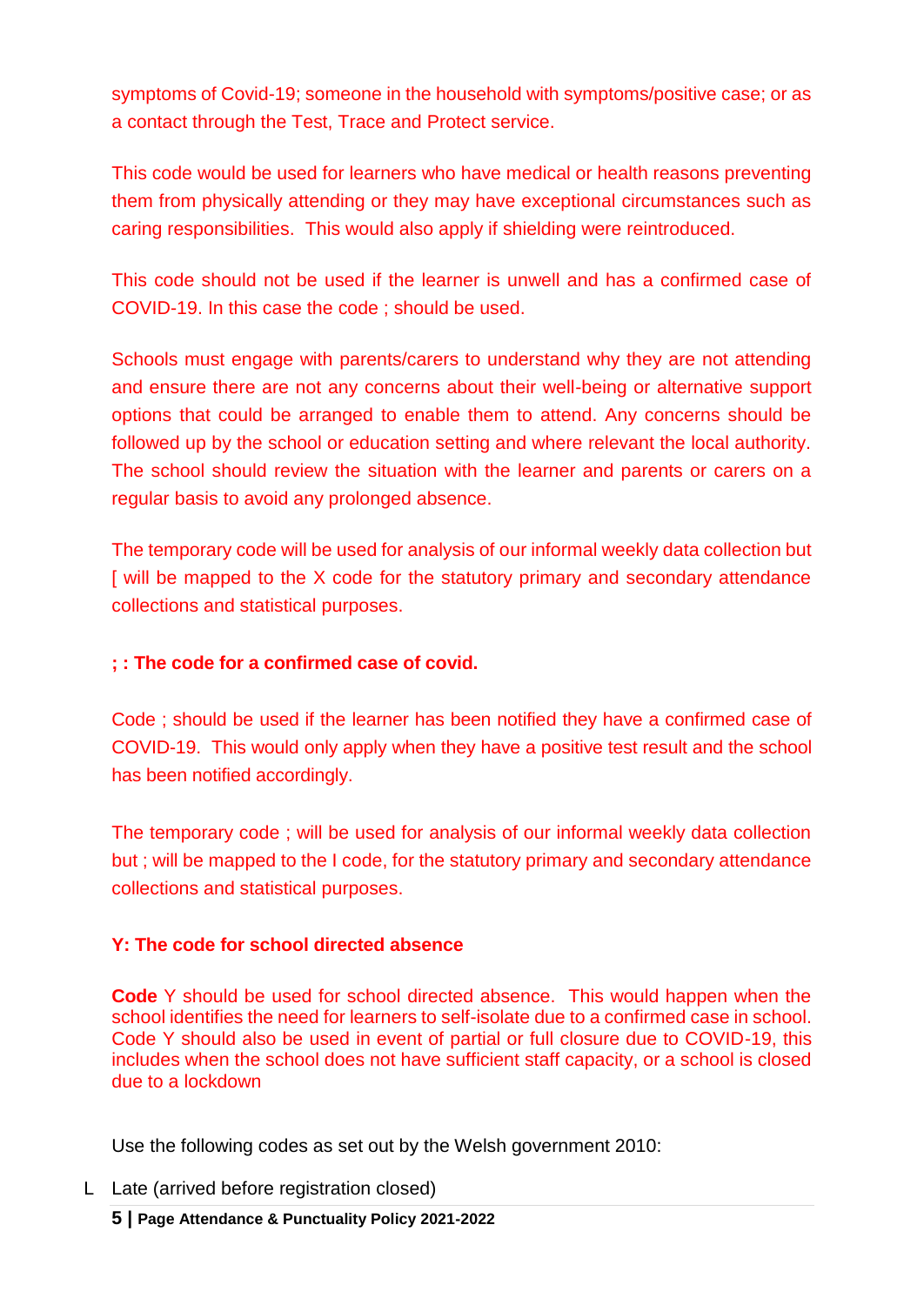- B Educated off-site
- D Dual-registered
- P Approved sporting activity
- V Educational visit
- J Interview
- W Work experience
- C Other authorised circumstance
- I Illness
- M Medical appointment
- S Study leave
- E Excluded
- R Religious observance
- T Traveller absence
- N No reason for absence yet provided or other unauthorised circumstance
- G Family holiday (not agreed)

*Where learners are not required to attend school the additional codes X, Y and # may be used.*

## **Procedures for absence and lateness**

Parent/carers are asked to contact the school by telephone/email or by letter every day of their child's absence.

Should a learner be absent from school without explanation, a phone call will be made or text message will be sent to parent/carers asking them to make contact with the school.

Should the school be unable to ascertain the reason for absence, the Attendance Officer (AO) in consultation with the Head of Centre (HOC) will send a letter to / or visit parent/carers seeking explanation.

#### **Authorisation of absence**

Absences may only be approved by authorised representatives of the school. Bryn y Deryn exercises caution in the authorisation of absence and parent/carers must seek to provide the school with a full picture of the reasons leading to their learner's absence. In some cases absences will not be authorised without medical evidence.

The school will not authorise the majority of term time holidays and those not authorised may be issued with a Fixed Penalty Fine. The HOC retains the right to authorise holidays where there are exceptional circumstances.

#### **Intervention**

Bryn y Deryn recognises the important role that parent/carers play in promoting good school attendance. The school therefore seeks to provide professional, quality information and advice, communicated frequently by text message, leaflets, parent/carers' evenings, school reports and the school website.

Bryn y Deryn operates a 'same day contact' scheme in an attempt to prevent prolonged absence and encourage learners to return to school promptly.

The AO will meet on a fortnightly basis with HOC to identify learners whose attendance is a concern.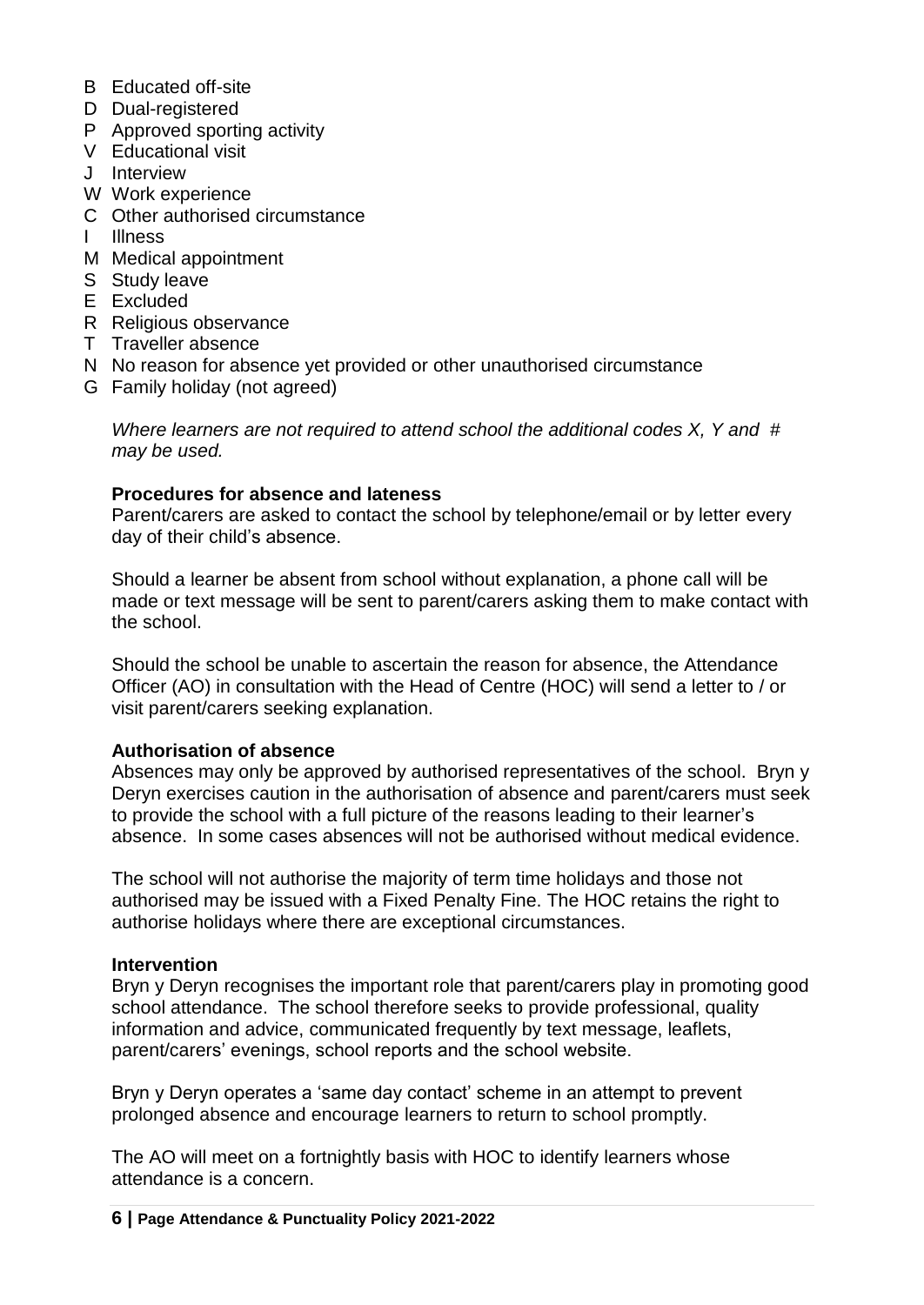Learners with identified mental health issues will have individual attendance targets based on joint identified need with all agencies, building up a programme etc. The aim is to increase attendance. When it is known that a learner will be absent for an extended period for unavoidable (and agreed) reasons, the learner will be referred back to the FAP panel. In the interim, efforts will be made to provide the learner with suitable work to ensure continuity of learning.

When a learner has been absent for an extended period, they are welcomed positively on their return. The pastoral teacher is responsible for ensuring that support is made available to the learner, helping them to 'catch up'. In some cases, the HOC may choose to re-examine the learner's curriculum offer to encourage better attendance.

Good attendance is celebrated regularly.

## **Hierarchy of sanctions**

Bryn y Deryn is a caring school and always seeks to resolve matters of poor attendance through effective partnership working with parent/carers. On the rare occasion that the school is unable to elicit in parent/carers the support deemed necessary to encourage learners to attend school, sanctions may be used. In the first instance, parent/carers will receive letters which

- Request reasons for their child's absence
- Express concern about their child's absence and offer advice and support in a restorative manner
- Advise them about their child's lateness and ask for their help in getting their learner to school on time
- Advise them that the school has taken the decision not to authorise an absence;
- Advise them that the AO intends to visit their home
- Request medical evidence for their child's absence
- Advise them of their legal responsibilities to ensure their child attends school regularly
- Advise them that they are at risk of receiving a Fixed Penalty Notice (further details below)
- Advise them that a referral has been made to the Educational Welfare Service (further details below)

# *Fixed Penalty Notice*

*In some circumstances, the school may request that the Educational Welfare Service issue parent/carers/carers with a Fixed Penalty Notice under The Education (Penalty Notices) (Wales) Regulations 2013. A warning letter will first be sent if:*

- *• There have been 10 unauthorised sessions within one school term;*
- *• A child has been late (after registration has closed) on 10 occasions within one school term;*
- *• Parent/carers/carers have failed to engage in attempts to improve attendance;*
- *• A learner has regularly come to the attention of the police during school hours and is absent from school without an acceptable reason.*

# *A Fixed Penalty Notice may be issued if:*

*• There is one further unauthorised absence within 15 school days of a warning letter having been issued;*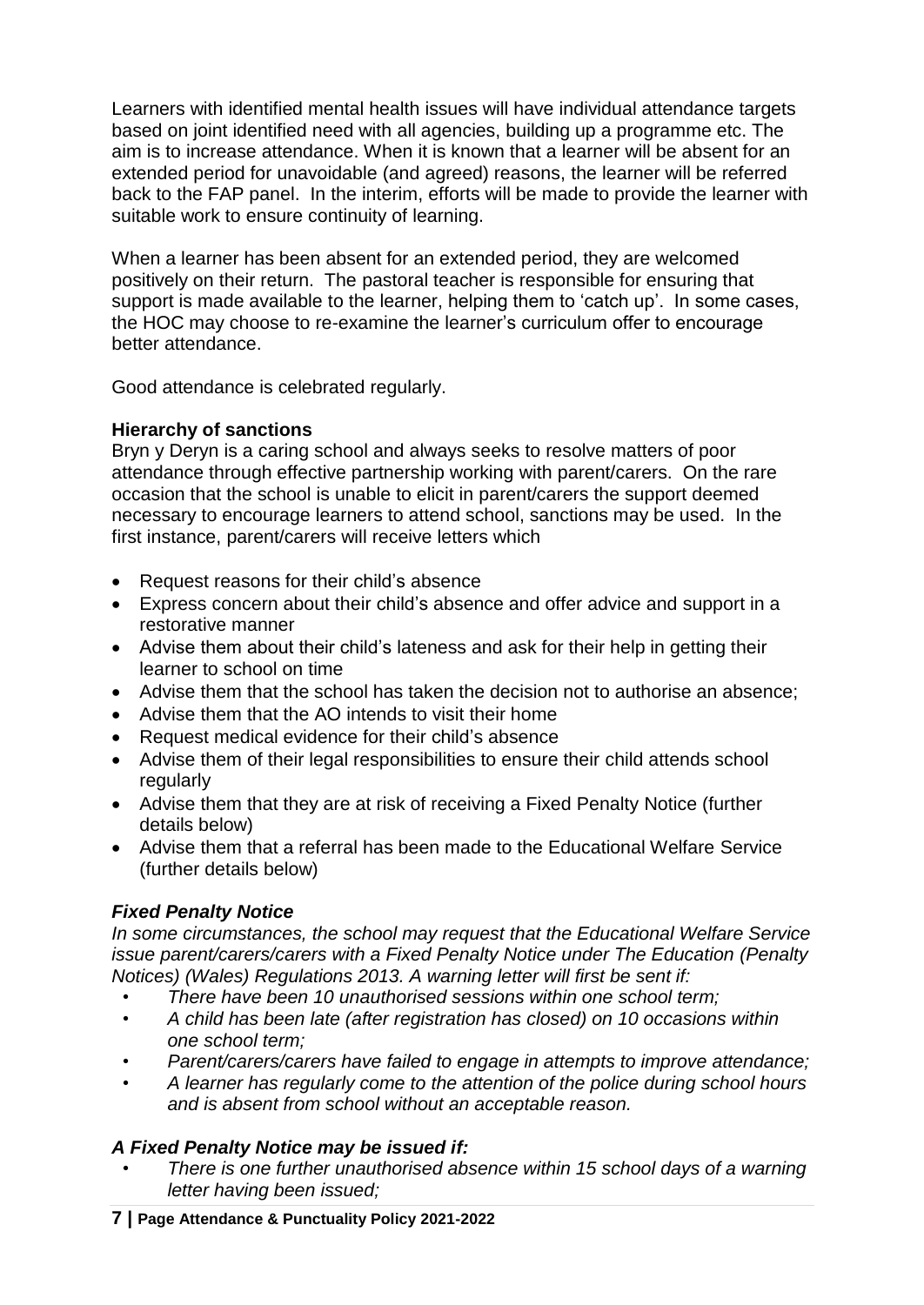*• An unauthorised holiday is taken during term time (note that no warning letter will be received).*

# **Educational Welfare Service Referral**

When the school feels that, despite its best efforts to support the family, attendance is not improving, a referral will be made to the Education Welfare Service. A referral might be made when, for example:

A pattern of irregular attendance has developed A period of entrenched non-attendance has become established There is a lack of parent/ carer cooperation in ensuring a learner's regular attendance; or a pattern of truancy is persisting

Bryn y Deryn will liaise with the Education Welfare Service to provide the evidence required to prosecute parent/carers who fail, without reasonable justification, to cause their learner to attend school regularly, under sections 444 (1) and 444 (1A) of the Education Act 1996.

# **Monitoring and evaluation**

The HoC is responsible for ensuring the school maintains accurate attendance records for each learner. Registration data is recorded using SIMS and details of interventions and strategies are recorded using the Communications Log.

The HOC and AO meet fortnightly to discuss individual cases of absenteeism, truancy or lateness and reflect upon the effectiveness of interventions to date. Decisions are taken at this time as to whether individual cases meet the criteria for referral to the Educational Welfare Service.

The HOC and AO will meet to review cases and seek support. The AO is responsible for contributing to Bryn y Deryn's drive for school effectiveness through providing advice on proven good practice and promoting the school's Attendance Framework. They must also provide up-to-date feedback on open cases.

Attendance data is reviewed at the end of the academic year by the Senior Management Team and is used to populate the Self-Evaluation Report and inform the School Improvement Plan.

A summary of attendance promotion strategies can be found in appendix A.

# **This policy will be:**

Monitored by the relevant subcommittees, full management committee or SLT as relevant in order to be fully reviewed as part of the school's rolling programme of policy review.

All policies are reviewed with regard for equalities and diversity.